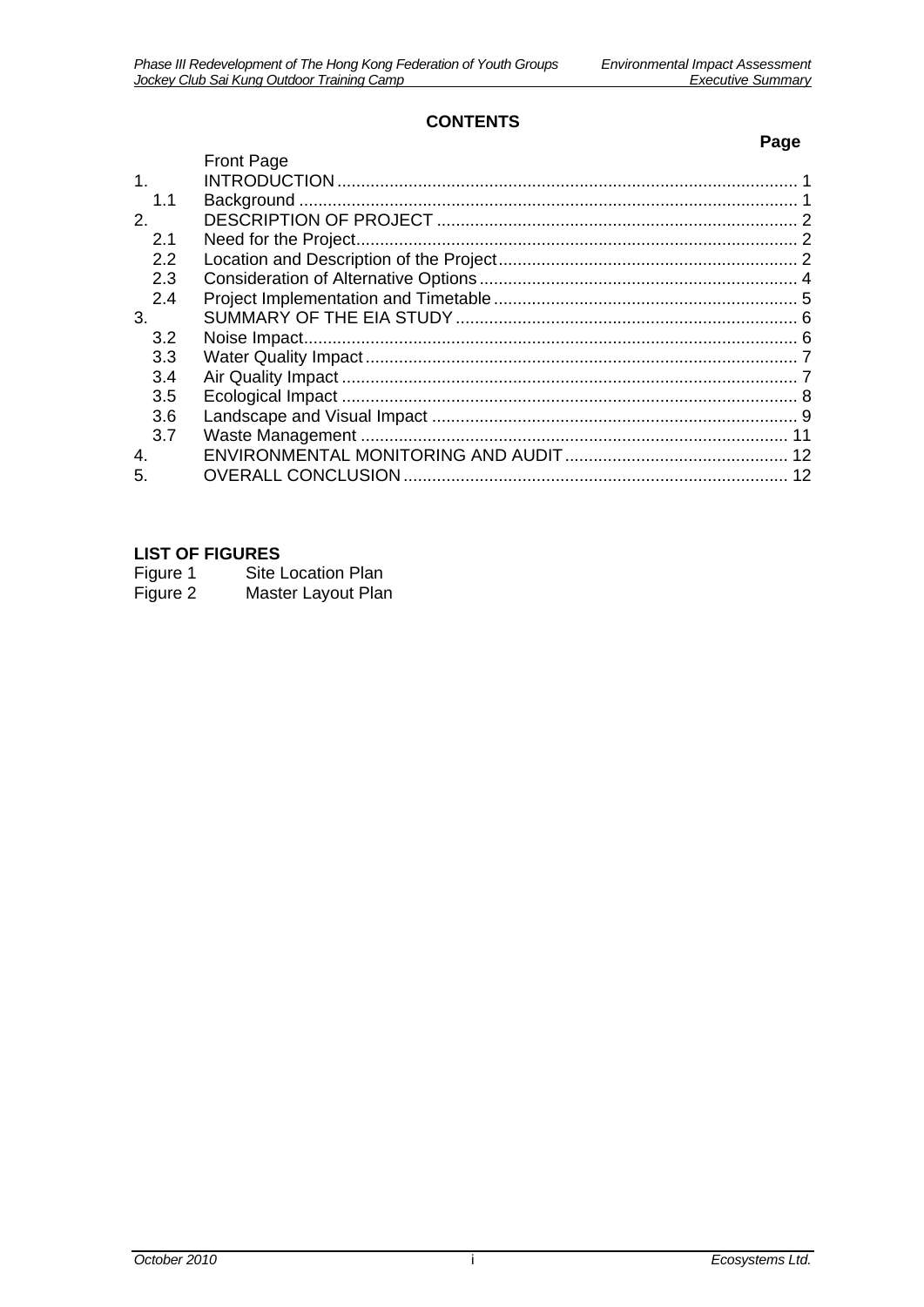## <span id="page-1-0"></span>**1. INTRODUCTION**

#### <span id="page-1-1"></span>**1.1 Background**

- 1.1.1 The project "Phase III Redevelopment of The Hong Kong Federation of Youth Groups Jockey Club Sai Kung Outdoor Training Camp (hereinafter referred to as the "Project") is to redevelop the existing Jockey Club Sai Kung Outdoor Training Camp and increase the number of dormitories and canteen capacity in order to meet the increasing public demand. The redevelopment works include the following major components: seven dormitory buildings comprising a total of 19 units on the lower portion of the slope southeast of the existing dormitories; a new canteen block at the centre of the camp comprising a dining hall, a cafeteria, activity rooms and a pick-up/drop-off point for departure and arrival of visitors; two platform decks for outdoor activities; and a new wastewater reuse system.
- 1.1.2 The Project Proponent, the Hong Kong Federation of Youth Groups (HKFYG), will implement the Project.
- 1.1.3 Earthworks and building works partly or wholly within an existing Country Park are classified as a designated project under Item Q.1 of Part I, Schedule 2 of the Environmental Impact Assessment Ordinance (EIAO) (Cap. 499). The reuse of treated sewage effluent from a treatment plant is classified as a designated project under Item F.4 of Part I, Schedule 2 of the Environmental Impact Assessment Ordinance (EIAO) (Cap. 499). The Project, which incorporates these two features, thus falls under the remit of the EIAO.
- 1.1.4 An EIA study has been undertaken to provide information on the nature and extent of environmental impacts arising from the construction of the Project and related activities taking place concurrently and to contribute to decisions on the overall acceptability of the Project.
- 1.1.5 This Executive Summary provides the key findings of the EIA study, including assessment of potential environmental impacts from the construction and operation of the Project and recommendations for mitigation measures for the Project, to comply with the EIAO.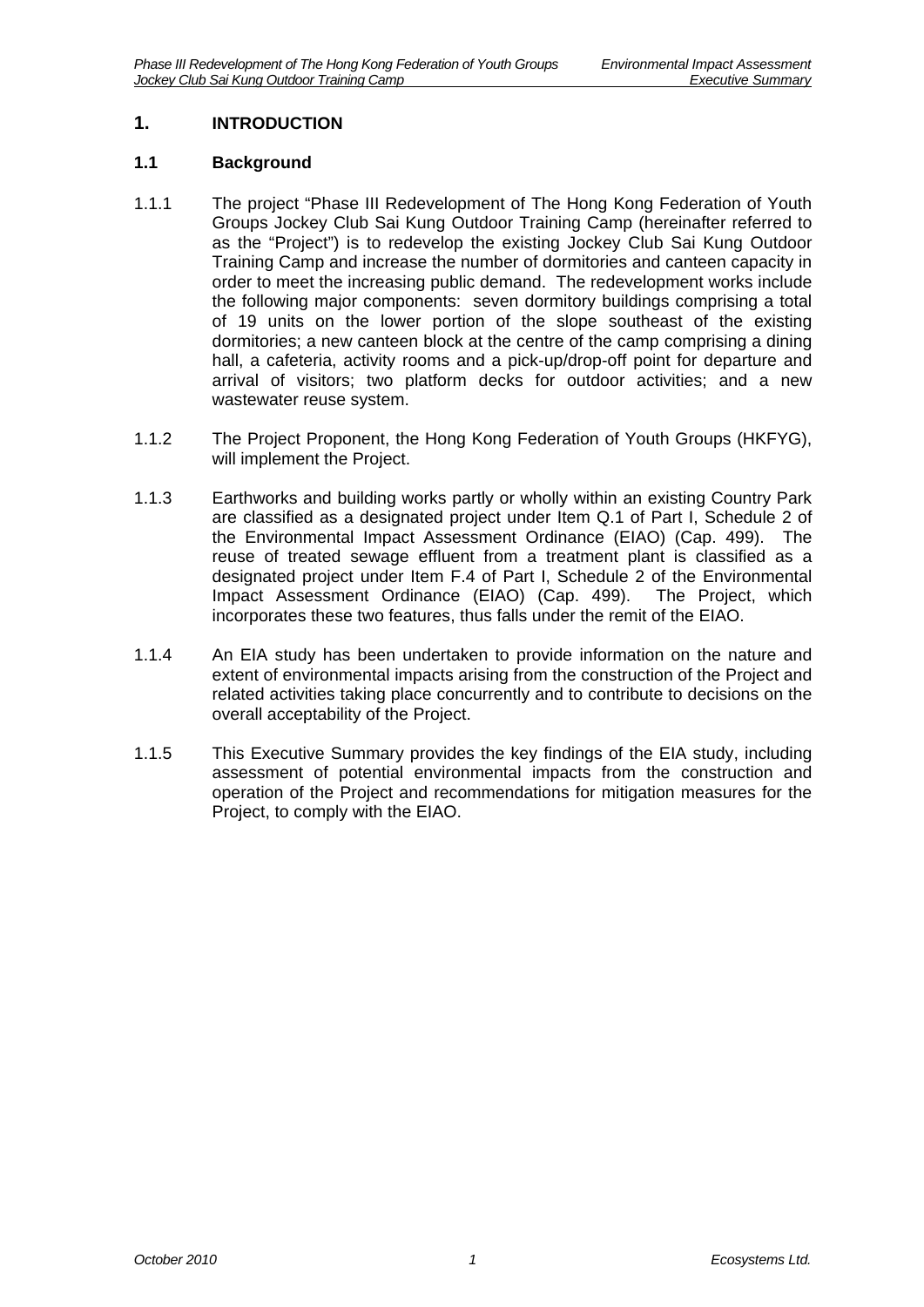## <span id="page-2-0"></span>**2. DESCRIPTION OF PROJECT**

#### <span id="page-2-1"></span>**2.1 Need for the Project**

- 2.1.1 The need for the Project has evolved from increasing public demand on recreational and educational facilities and from the popularity of the Camp. The Camp provides the general public, particularly young people, with social, recreation, educational, nature conservation, sports and leisure activities at an affordable cost. This is in line with the functions of the Country Parks, which are "designated for the purposes of nature conservation, countryside recreation and outdoor education" (AFCD 2010). Examples of Camp activities include mangrove planting, observation of wetland features, adventure based training and water sports. In 2009/10, there were 94,752 visitors to the Camp, with 77,355 participants taking part in Camp activities. About 70% of visitors are young people. Other than student and school activities, a variety of group activities are also held at the Camp, including church group retreats, staff development camps for business firms, parent-child activities, and family day camps.
- 2.1.2 Since the Camp reopened in 2001 after Phase II redevelopment, the demand for the Camp has significantly increased. According to the statistics of Leisure and Cultural Services Department, the Camp's utilization was the highest among all camp sites in Hong Kong in 2007/08 and 2008/09, when total attendance exceeded 90,000 each year. Yet due to limited capacity, about 500 applications representing more than 45,000 potential attendees were rejected in 2008/9 and 2009/2010.
- 2.1.3 Despite the high utilization rate, the Camp has remained in harmony with the environment. For example, the colour scheme and height of buildings mix well with the surroundings. The standard of discharged water from on-site sewage treatment plant remains at the required standards stipulated by the Environment Protection Department because of the high operation standards of the sewage treatment plant. A green and ecologically diverse environment is also maintained by sensitive and well planned education tours, observations of code by campers and staff, and additional planting of trees around the Camp and mangrove plants near the existing dormitories. To meet the increasing demand from the public, a Phase III redevelopment has been proposed. The Phase III redevelopment would follow the previous good example and practices to ensure the continued harmonious relationship of the Camp with the environment.

#### <span id="page-2-2"></span>**2.2 Location and Description of the Project**

- 2.2.1 The Project Site is located at the southern extremity of Tai Mong Tsai, at the foothill of Cheung Shan and is accessed via Tai Mong Tsai Road. The site lies between the wooded slopes of Cheung Shan and Tai Mong Tsai Road to the northeast, and the channel with a wooded slope at the opposite end of the study area to the southwest. The channel is the estuary of Tai Mong Tsai The channel is the estuary of Tai Mong Tsai Stream, which flows to Inner Port Shelter. The Project Site is currently occupied by camp facilities/buildings, landscape amenity areas and vegetated slopes. Tai Mong Tsai village is located more than 270 m north of the site formation boundary. The Project Site location is shown in **Figure 1**. The Master Layout Plan is shown in **Figure 2**. The total footprint of the Project is about 0.65 ha, 0.44ha of which is inside Sai Kung West Country Park.
- 2.2.2 In terms of zoning, the Project area is covered by the Outline Zoning Plan (OZP)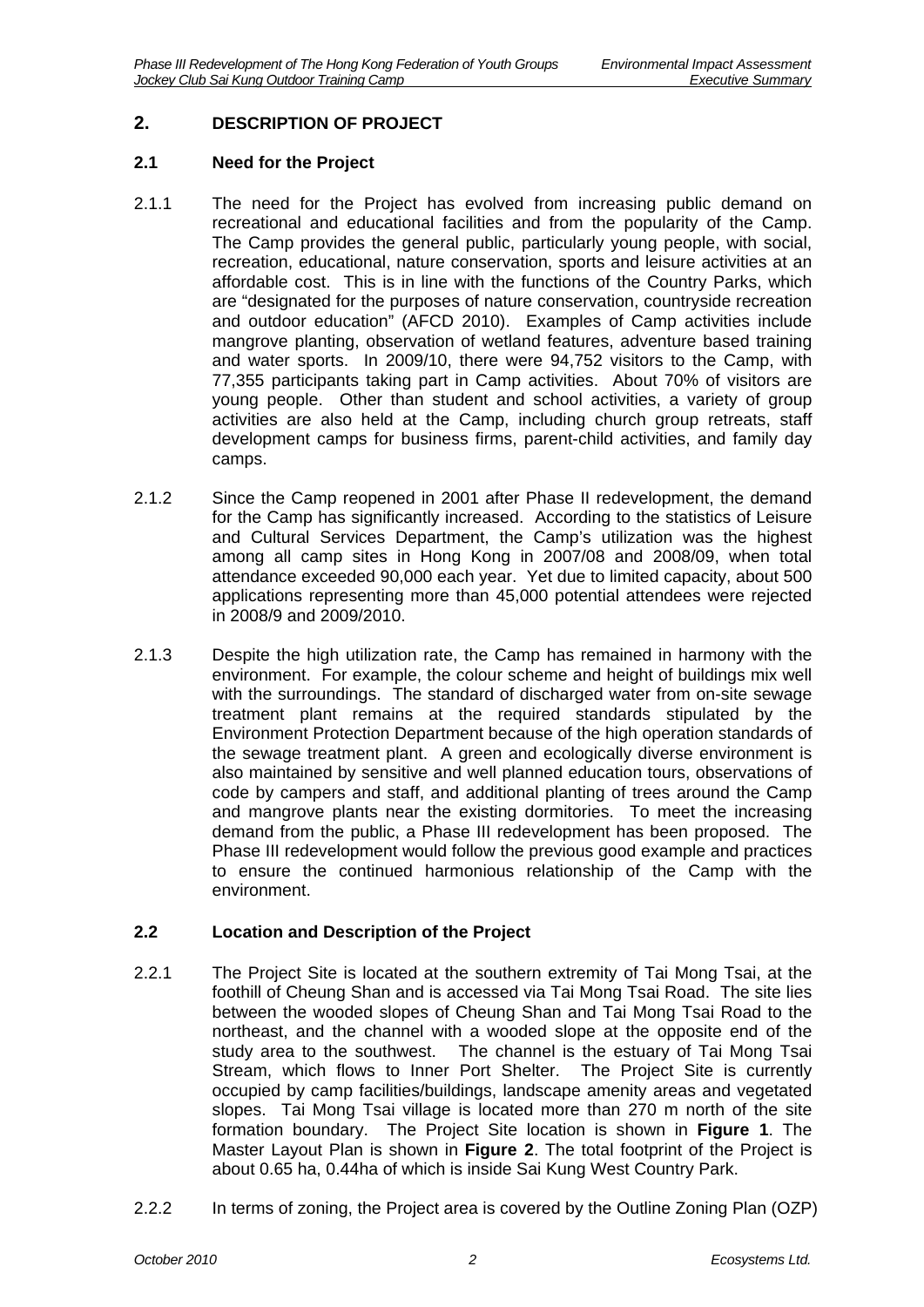S/SK-TMT/4 - Tai Mong Tsai & Tsam Chuk Wan. Zones within the Project Site include Recreation and Country Park. Part of the Project would be confined to the existing camp site (Recreation Zone), while the rest would lie within Country Park Zone. The Coastal Protection Area located further upstream of the Project Site would be avoided. After the proposed redevelopment, the camp would continue to provide the aforementioned services to the general public. This supports the functions of the Country Parks, which are "designated for the purposes of nature conservation, countryside recreation and outdoor education" (AFCD 2010). Therefore, no rezoning will be proposed under the Project; and there would be no reduction in the extent of the Sai Kung West Country Park. Within the Country Park boundaries, "all uses and developments require the consent of Country and Marine Parks Authority, and approval from Town Planning Board is not required" (TPB 2010).

## *Dormitory Buildings*

2.2.3 The seven 3-storey dormitory buildings, comprising a total of 19 units, will be built on the lower portion of the slope, southeast of the existing dormitories. The seven semi-detached buildings are arranged in 3.5 pairs in a single row to fit into the site context and to minimise the footprint and hence the environmental impact of the Project. Sensitive treatment/design also includes a staggered built form, with building height corresponding to the natural sloping landform, and use of earth-tone non-reflective external finish for the built elements, to be compatible with the existing landscape context while also enhancing visual quality. The footprint of the proposed dormitory buildings is about 628  $m^2$ . In a similar fashion to Phase II, the new dormitory buildings will serve to accommodate group visitors. The capacity of the whole camp site would be increased to about 460 bed spaces.

## *Canteen Block*

2.2.4 To cater for the needs of new visitors, the new canteen block will be located in the heart of the camp with outdoor accesses connecting new and existing portions of the site. The canteen block will comprise a dining hall (capacity 350), a cafeteria, activity rooms, and a pick-up/drop off point at Tai Mong Tsai Road for departure and arrival of visitors. The footprint of the canteen block is approximately 1,785  $m^2$ . With respect to the existing slope profile, a sensitive approach is taken to minimise visual impact from Tai Mong Tsai Road. The building structure is extended downslope from Tai Mong Tsai Road to the existing swimming pool deck. Environmentally sensitive design features are incorporated, including sun shading screens facing the west façade, minimised openings on loading wall structures on west/ north sides, green roof and timber deck landscape features on the roof deck. Mini-pile foundation and minimal slope cutting are adopted for both construction of the dormitory buildings and the canteen block to minimise the impact to existing earth conditions.

## *Platform Decks*

2.2.5 The proposed extension of ground-level open area consists of two parts, i.e. Area A and Area B, both in the form of decking on minipiles. Area A is located at the waterfront between the barbeque site and the existing slipway, and is 210  $m<sup>2</sup>$  in area. Area B is the area adjacent to the existing slipway, currently separated from the stream channel by the slipway. It will be 370  $m^2$  in area. Both platform decks are located outside the Coastal Protection Area. It is estimated that a total of 60 minipiles of 273mm diameter would be required to support the two platform decks.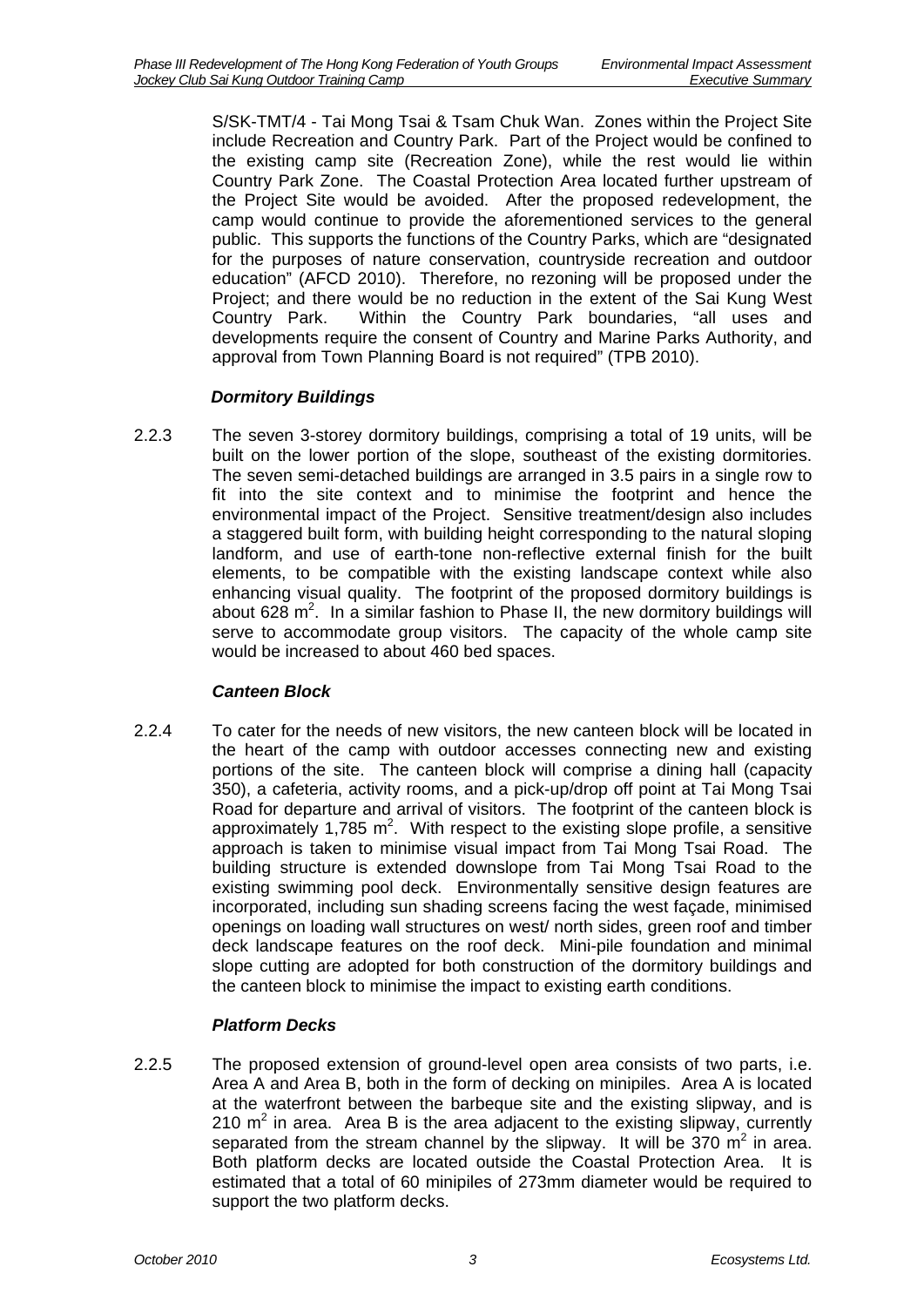#### *Sewage Treatment and Wastewater Reuse*

2.2.6 The existing sewage treatment plant (STP) collects sewage from the Phase I and II development, including backwash wastewater from the swimming pool, cleaning wastewater and toilet flushing. The existing plant uses a multi-stage Rotating Biological Contactor (RBC) for organic degradation. The average discharge flow of the existing STP for Phases I and II is 35 m<sup>3</sup>/day, while the proposed future discharge flow for Phase III is about 121 m<sup>3</sup>/day. To cater for relocation of the canteen and increased sewage generated by additional visitors and to promote water conservation, a new wastewater reuse system is proposed to treat a portion of the canteen wastewater on site for irrigation and flushing purpose. The wastewater reuse system will share the loading of the existing STP and also reduce freshwater consumption within the camp site. The wastewater reuse system will operate in parallel with the STP and will employ membrane bioreactor (MBR) for the core treatment process. The quality of the reclaimed water after being treated by MBR will meet the United States Environmental Protection Agency (USEPA) Guidelines For Water Reuse. A valid discharge license under the Water Pollution Control Ordinance will be obtained from EPD. The license will stipulate the effluent quality that must be achieved before discharge.

#### <span id="page-4-0"></span>**2.3 Consideration of Alternative Options**

- 2.3.1 The Project will increase the capacity of the camp site from 236 to about 460 bed spaces and expand the capacity of canteen dining services to serve 350 people. It will also upgrade and expand the facilities for camp activities. The Project has undergone a number of design phases throughout the design development process. The scope has been thoroughly discussed and considerations were taken to address the site, engineering, environmental, and economic concerns. The preferred option was identified by the process through which design options were weighed against the potential environmental impacts. This option has the following merits:
	- The canteen block, dormitory buildings and platform deck are proposed to be supported by minipile foundations to minimise excavation and associated environmental impacts. This construction method is proposed for all development options;
	- This option is among the options with the smallest number of development zones and no. of dormitory buildings and therefore minimise the footprint and cause least loss of habitats;
	- Platform decks are proposed instead of slipway and boathouse so that no reclamation is required;
	- Total number of tree loss is further reduced and is the least among all options;
	- All individuals of the protected tree species Incense Tree *Aquilaria sinensis* within site formation boundary would be preserved on site or transplanted, while other options would require felling of 1 or more Incense Tree;
	- The footprint of the proposed canteen block was shifted from fully within the OZP Country Park Zone to partly within the Recreation Zone and partly within the Country Park zone. It will only encroach upon and therefore require remodeling of part of the existing camp site in the interface section but will substantially reduce the development footprint inside the Country Park and the impact on woodland on both sides of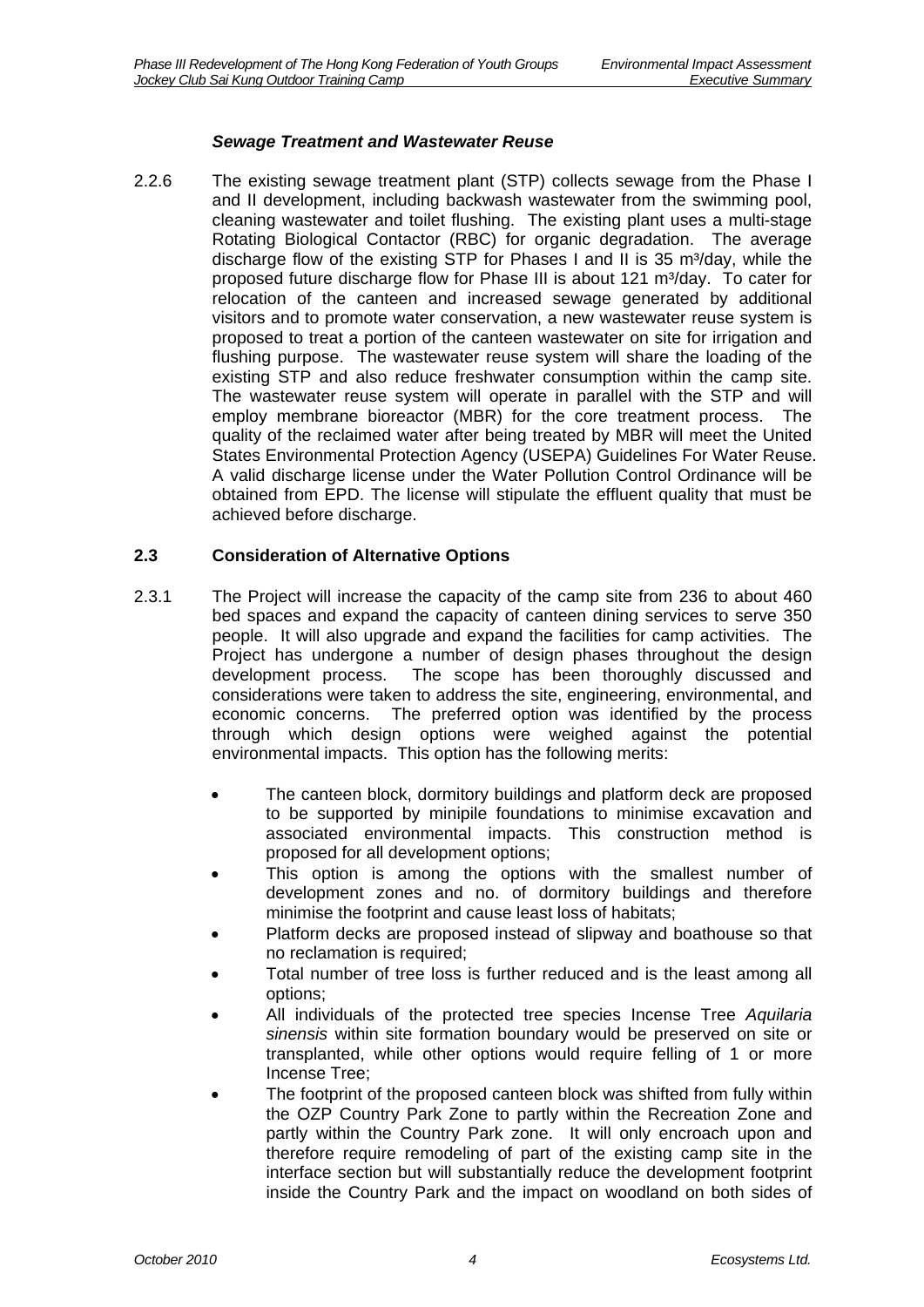the camp. Placed in an urbanised/disturbed area amidst the existing camp buildings, the choice of canteen site minimises potential visual impacts;

- Potential visual impact anticipated will also be improved due to reduction in the number of dormitory buildings and a larger visual green gap between the cluster of existing and new dormitories to help and break up the overall continuous building mass when viewed from the sea;
- The layout of the Canteen Block is also adjusted in this option, mainly due to the improvement modification of the pick-up/drop off point to allow vehicles to turn right from Tai Mong Tsai Road southbound. As a result the preferred option can avoid the long detour for vehicles to make U-turn at Pak Tam Chung and reduce the travelling distance for all incoming vehicles visiting the pick-up/drop-off point.

## <span id="page-5-0"></span>**2.4 Project Implementation and Timetable**

2.4.1 The construction works are proposed to commence in February 2011 and to be completed in 15 months, by April 2012.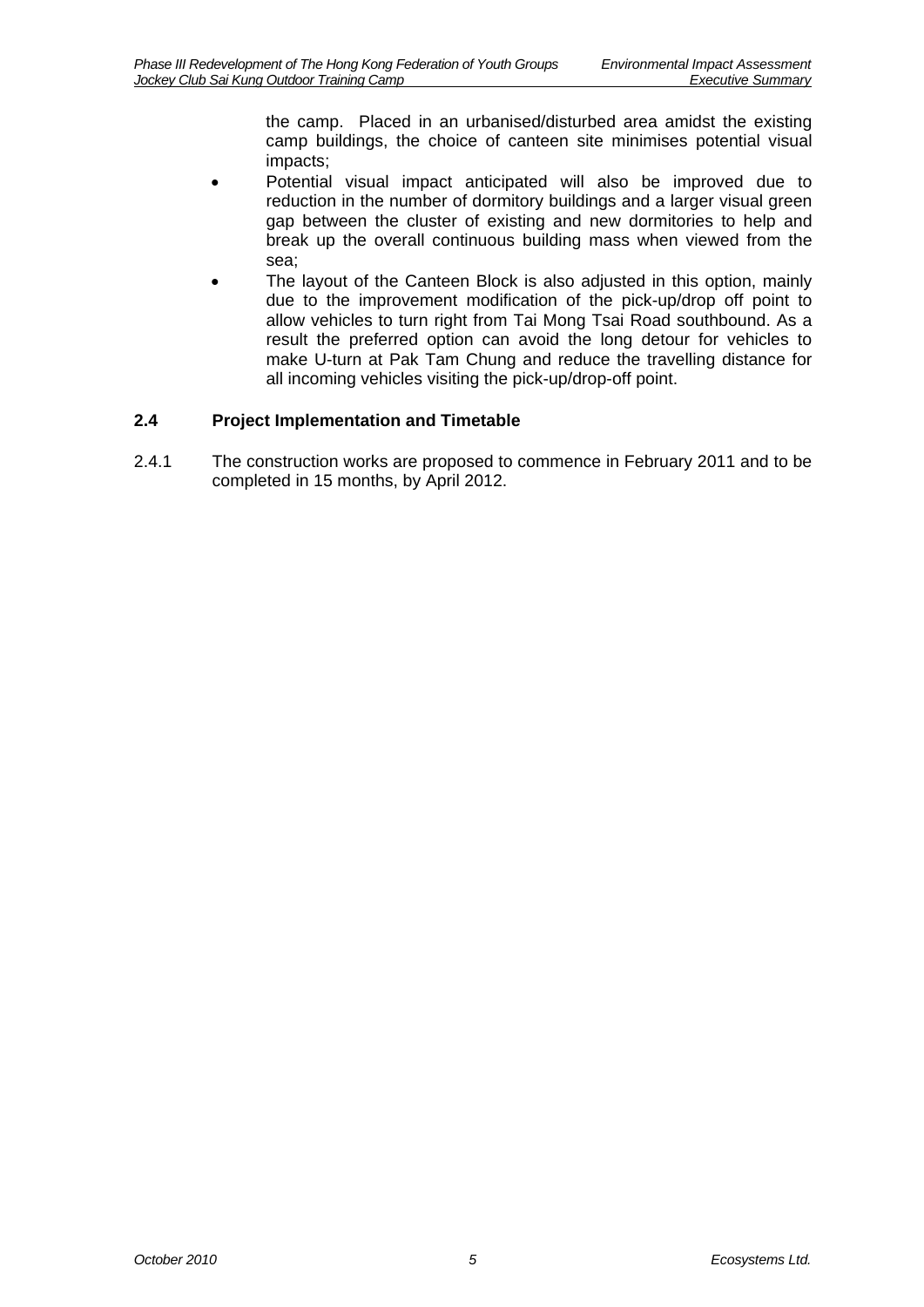## <span id="page-6-0"></span>**3. SUMMARY OF THE EIA STUDY**

3.1.1 The EIA Study was conducted in accordance with the EIAO Study Brief No. ESB-215/2010, following the guidelines on assessment methodologies in the Technical Memorandum on Environmental Impact Assessment (EIAO-TM). The major findings of the EIA study are summarised below.

#### <span id="page-6-1"></span>**3.2 Noise Impact**

- 3.2.1 Potential noise impacts arising from the construction and operation of the Project have been evaluated.
- 3.2.2 Noise sensitive receivers (NSRs) identified during construction phase include the nearest village house at Tai Mong Tsai Village (NSR-V) and the existing dormitory (NSR-E). Noise from the use of powered mechanical equipment (PME) constitutes potential construction noise impact. With the more than 270m distance to NSR-V and the limited use of PME due to the small scale of the Project, the maximum predicted cumulative noise level without mitigation (i.e., the predicted worst case noise level) at NSR-V is 73 db(A), which is anticipated to occur during month 10-11 of the construction period and is within the day-time noise criterion of 75dB(A). No night construction will be carried out. Therefore, no adverse construction noise impact is expected. NSR-E are installed with air-conditioners so that the buildings do not rely on openable windows for ventilation. In addition, camp users will be engaged in various activities which take place outside the camp site at day time and will stay at the dormitory at night time when no construction will take place. Therefore, NSR-E will not be affected by construction noise. Good site practices including use of silencers and/or mufflers on construction equipment and use of only wellmaintained plant and equipment will be implemented to further minimise construction noise impact.
- 3.2.3 Noise sensitive receivers identified during operational phase include the nearest village house at Tai Mong Tsai Village (NSR-V) and the existing dormitory (NSR-E) and the proposed new dormitory (NSR-D) of the Project Site. The noise generated from the proposed wastewater reuse system and general road traffic constitutes potential operational noise impact. NSR-D will be installed with air-conditioners so that the buildings do not rely on openable windows for ventilation. In addition, NSR-D will be built on the lower portion of the slope about 40m from Tai Mong Tai Road. The building height will also be below the level of Tai Mong Tsai Road. The slope behind NSR-D will therefore provide some screening effect to the traffic noise. Therefore, with the low traffic flow, distance from road, and screening effect by natural topography, it is anticipated that the traffic noise level at NSR-D will be well within the criterion of 70dB(A). The sole fixed noise source during the operational phase of the Project is the noisy equipment (pump and blower) of the proposed wastewater reuse system. The noisy equipment of the proposed wastewater reuse system will be fully enclosed in a plant room next to the lift shaft under the existing Assembly Hall. The Assembly Hall would provide additional noise shielding effect for the NSRs. NSR-V is more than 270m away from the plant room. Both NSR-E and NSR-D are installed with air-conditioners so that the buildings do not rely on openable windows for ventilation. Therefore, it is anticipated that no operational noise impact from proposed facilities of the development would be generated.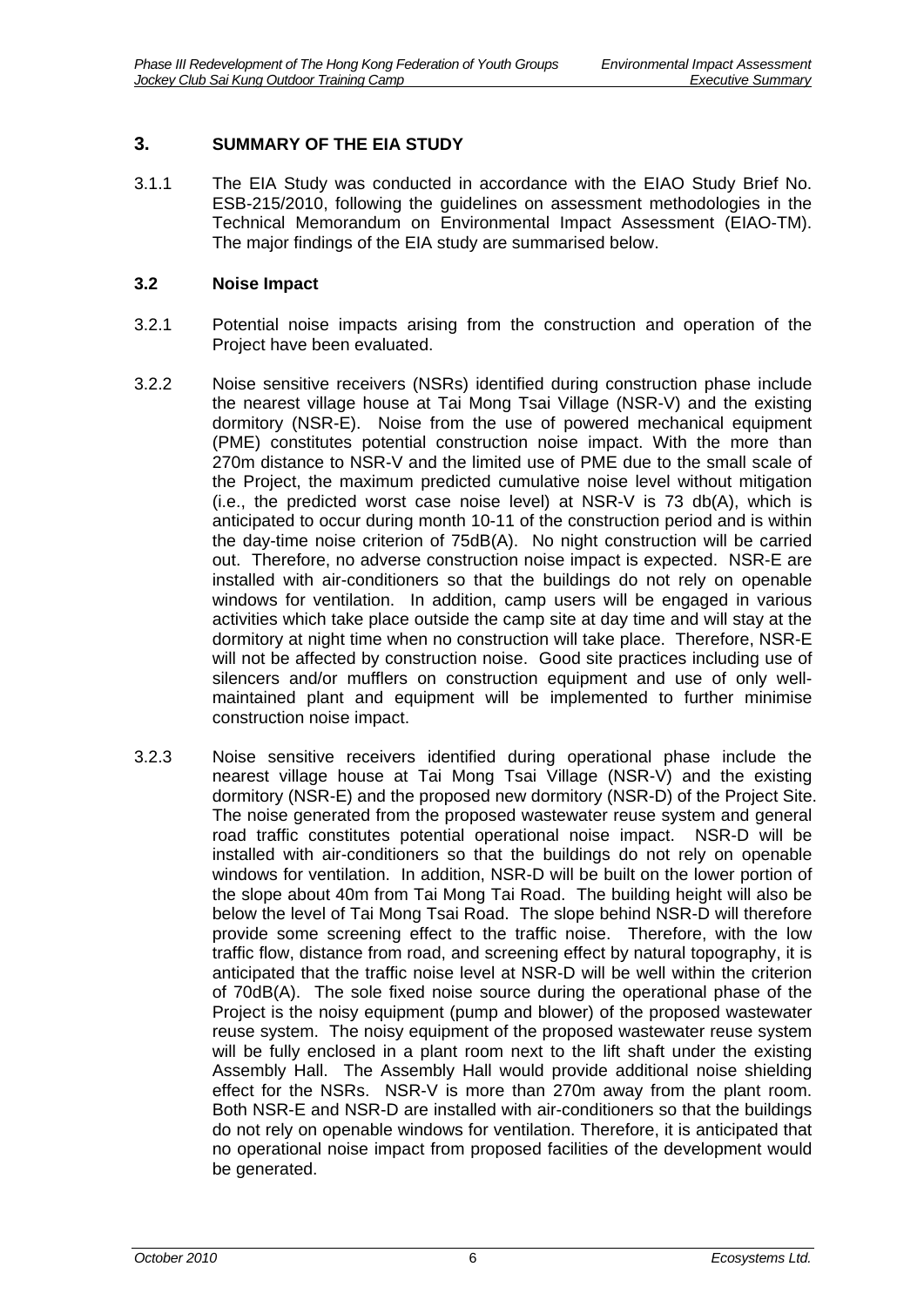#### <span id="page-7-0"></span>**3.3 Water Quality Impact**

- 3.3.1 Potential water quality impacts arising from the construction and operation of the Project have been evaluated.
- 3.3.2 Water sensitive receivers (WSRs) identified during both the construction and operational phases include nearby Coastal Protection Area (WSR-P), mangrove (WSR-M), corals (WSR-C), fish culture zones (WSR-F), and recreational use (WSR-R). Potential water quality concerns during the Potential water quality concerns during the construction phase are site runoff and sewage generated by the construction workforce. The proposed platform decks will be elevated reinforced concrete structures supported by minipile foundations. The piles would be installed by drilling, and no dredging is required for construction of foundations or reinforced concrete deck works. Sand bags will be laid along the peripheral of piling works areas to prevent the displaced soil from flowing into sea. The proposed canteen block and dormitories will also be supported by minipiles to minimise earthwork and thus minimise polluted site runoff. With adoption of the above construction methods and procedures and implementation of good site practices for control of construction runoff and handling of sewage from workforce, no adverse construction water quality impact to any WSRs is expected.
- 3.3.3 Operational water quality impact may arise from additional sewage/wastewater generated due to expansion of facilities. All sewage/wastewater will be treated at the sewage treatment plant or the proposed wastewater reuse system. The discharge quality from both facilities would comply with the requirement specified in the discharge license. The quality of the reclaimed water will meet USEPA Guidelines for Water Reuse. Therefore, no adverse operational water quality impact to the water sensitive receivers is expected. The water quality is further safeguarded by several protective measures, including provision of back-up power in case of power failure, regular monitoring of the both reuse and discharge effluent, and use of the fresh water from city main as an alternative water source for irrigation and flushing in case of breakdown of the wastewater reuse system.

## <span id="page-7-1"></span>**3.4 Air Quality Impact**

- 3.4.1 Potential air quality impacts arising from the construction and operation of the Project have been evaluated.
- 3.4.2 Air sensitive receivers (ASRs) identified during construction phase include the nearest village house at Tai Mong Tsai Village, which is more than 270m away from the Project Site. Dust generation during site formation, in particular, during excavation or handling and transportation of C&D materials, constitutes potential air quality impact. Considering the distance from the construction site, limited construction activities and equipment to be used, limited amount of C&D materials to be generated, together with the implementation of good site practice stipulated in the Air Pollution Control (Construction Dust) Regulation, the construction dust impact is anticipated to be insignificant. Camp users will be engaged in various activities which take place outside the camp site at day time and will stay at the dormitory at night time when no construction will take place. All existing dormitory buildings are installed with air conditioners and do not rely on openable windows for ventilation. Therefore, the existing dormitory will not be subject to air quality impact during construction phase.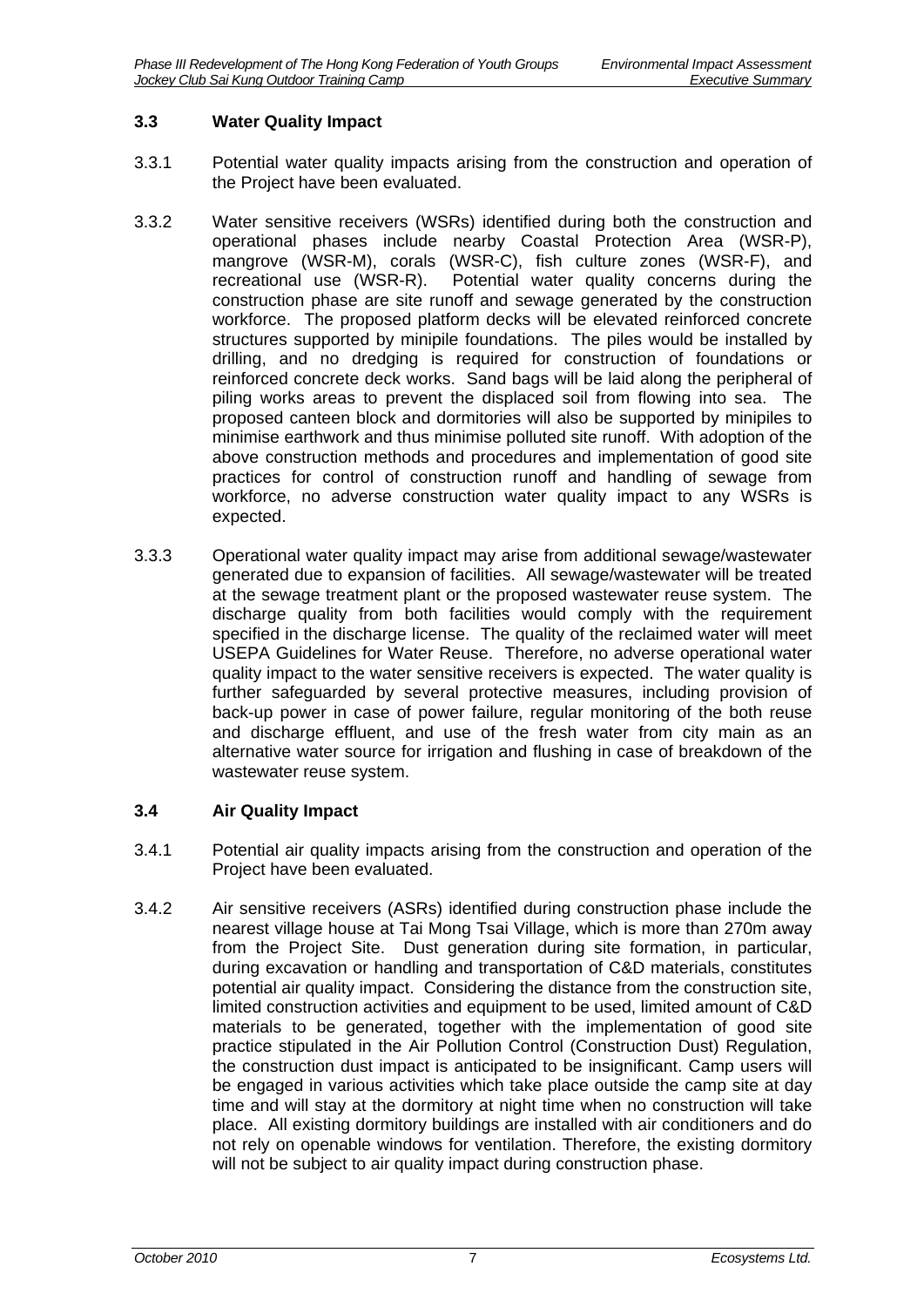3.4.3 Air sensitive receivers identified during operational phase include the nearest village house at Tai Mong Tsai Village (NSR-V) and the existing dormitory (NSR-E) and the proposed new dormitory (NSR-D) of the Project Site. Potential operational impact may be caused by odour generated from the treated effluent from the proposed wastewater reuse system. Odour is mainly indicated by level of hydrogen sulfide generated under an anaerobic or "septic" condition during the treatment process, while the MBR treats wastewater by aerobic process where air is continuously pumped into the plant. The level of hydrogen sulfide to be produced will be negligible. Moreover, the existing sewage treatment plant is already enclosed in a separate concrete plant room. In addition, Both ASR-E and ASR-D are installed with air conditioners and do not rely on openable windows for ventilation. Therefore, potential odour impact is expected to be minimal with adoption of this plant design.

# <span id="page-8-0"></span>**3.5 Ecological Impact**

- 3.5.1 Habitats recorded within the Study Area included mixed woodland, plantation, tall shrubland, low shrubland, abandoned agricultural land, urbanised/disturbed area, stream, mangrove/sandflat, intertidal hard shores and coastal waters. Species of conservation interest recorded during the ecological field survey within the Study Area included five plant species and sixteen fauna species. Apart from Incense Tree, Brown Fish Owl and Short-nosed Fruit Bat, all species of conservation interest were recorded at localities away from the Project Area.
- 3.5.2 Potential construction impacts include loss of 0.16 ha of urbanised/disturbed area (existing camp site), 0.18 ha of plantation, 0.31 ha of mixed woodland, 0.01 ha of mangroves and  $3.5m^2$  of intertidal habitats. In terms of zoning, about half of the new development would be confined to the existing camp site (Recreation Zone), while the rest would lie within the Country Park boundary. The Coastal Protection Area (CPA) will be avoided.
- 3.5.3 Impacts to Incense Trees are minimised by adopting the preferred option. Of the 8 nos. of *Aquilaria sinensis* recorded within the site formation boundary, 3 will be retained and 5 will be transplanted. Impacts to the terrestrial fauna species of conservation interest during the construction phase are anticipated to be minor. Short-nosed Fruit Bats roosted in Chinese Fan-Palms outside the construction site and therefore would not be directly impacted. Indirect impacts due to disturbance by noise and dust generated from construction works will be minimised by good site practices including use of silencer and mufflers on construction equipment and well-maintained plants. Short-nosed Fruit Bats are highly mobile and alternative roosting site are available in the Camp. Enhancement measures including planting of Chinese Fan-palm in camp extension are proposed. Impacts to Brown Fish Owl is Insignificant impact anticipated due to the large range of available habitat in Sai Kung, little intertidal habitat affected, no night construction activities and minimal night activities of campers which minimise the impact to the nocturnal feeding habit of the owl. Disturbance to the nesting bird species Blue Whistling Thrush will be minimal as this species is disturbance tolerant, and its nesting site (under an existing dormitory building) would not be affected. Impacts on these wildlife will be further minimised by ensure good site practice, including use of silencer and mufflers on construction equipment, operation of well-maintained plants, no night construction and reinstatement of works area after completion of construction. Enhancement measures would include translocation of large rocks along the intertidal zone as far as possible to restore roosting sites, and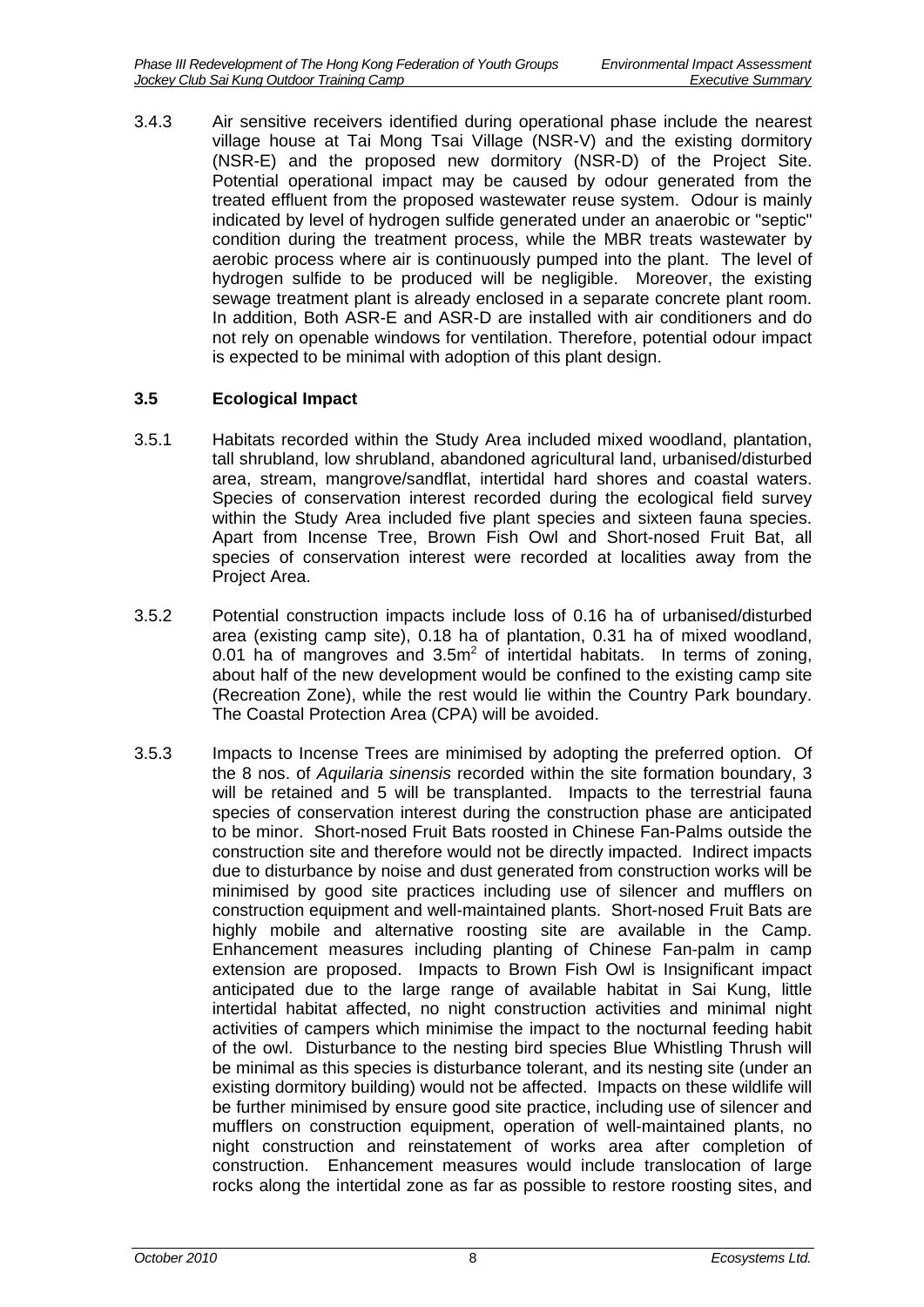compensation planting of trees on site to provide potential roosting site for the owl.

- 3.5.4 Due to adoption of minipiling method, impacts on intertidal habitats will be only a loss of 3.5  $m^2$  intertidal habitat and decking over of 0.01 ha of mangroves and thus are considered minor. Impacts will be further minimised by good site practices and provisions of new intertidal habitats on minipiles upon completion of construction. Mangroves in the estuary, coral communities in the shallow coastal waters, and the fisheries resources in Port Shelter (including Kai Lung Wan FCZ and Tai Tau Chau FCZ, and the coastal waters functioning as spawning grounds, nursery grounds, fish fry production grounds and fishing grounds) will not directly or indirectly affected by the Project due to their adaptability and distances from the Project Site.
- 3.5.5 Loss of mixed woodland and mangroves will be mitigated by compensatory planting. A total area of 160 $m^2$  at the intertidal zone was planted with Kandelia droppers during conservation education activities by campers between March and April 2010 when the droppers were ripe. This can be considered as advance implementation of mangrove compensation. Mangrove planting will be carried out again in March-April 2011. A planting plan will be prepared, and survival and growth of the mangroves will be monitored monthly for the first three months and quarterly thereafter for one year. 0.03 ha of temporary works area on site and 0.8 ha in the vicinity of the site (Lui Ta Shek) within Sai Kung West Country Park would be replanted with native tree and shrub species. Both on-site and off-site tree planting would be implemented by a qualified landscape contractor appointed by the Project proponent. The landscape contract should also cover 2 years of maintenance to ensure survival and growth of the planting during the establishment period.
- 3.5.6 Potential operational impacts would include noise from increased visitors and traffic, sewage discharge, and artificial lighting. With well organised education programmes and activities, up-to-standard sewage treatment and sensitive lighting design including avoiding illumination to the wildlife habitats, the overall potential operational impact is ranked as minimal.
- 3.5.7 With implementation of the above mitigation measures, no unacceptable ecological impacts are anticipated.

## <span id="page-9-0"></span>**3.6 Landscape and Visual Impact**

3.6.1 The new canteen block and dormitories of the proposed Project will inevitably result in some landscape and visual impacts, particularly to LR1 (Woodland including plantation), LCA3 (Settled Valley Landscape), VSR1 (passengers along Tai Mong Tsai Road), VSR3.4 (Visitors to the water channel between the Project site and Yim Tin Tsai), and VPT3.5 (Visitors at barbecue area 12). These impacts have been minimised through careful consideration of the layout plans for the developments and the incorporation of design mitigation measures such landscape treatment of green roof, vertical greening and screen planting to screen and soften the surface of built structures; staggered built form with building height corresponding to the natural sloping landform to enhance visual quality; sensitive treatment and design to external finishes such as earth-tone non-reflective external finishes for the built element to be compatible with the existing landscape context; and provision of compensatory planting. Incorporation of these mitigation measures will be effective in Incorporation of these mitigation measures will be effective in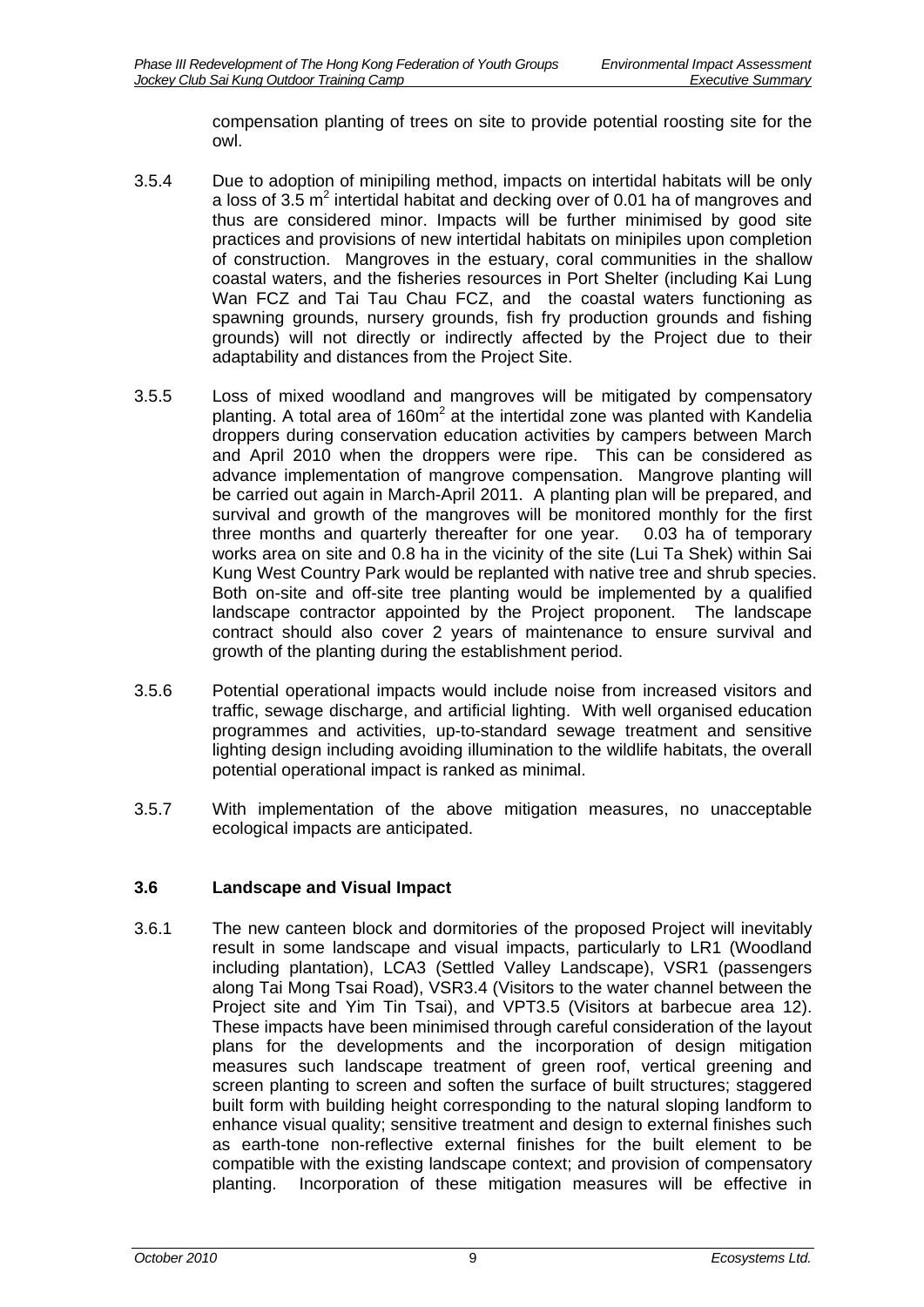reducing the impact from 'substantial' down to 'substantial/moderate' during construction phase and from 'substantial/moderate' to 'moderate/slight' during operational phase.

- 3.6.2 The Project would result in the loss of 232 trees. Compensatory planting will comprise about 150 standard sized trees and 125 tree whips in an attempt to restore the lost greenery and enhance the overall landscape quality. Therefore, the number of trees lost will be compensated in a ratio of greater than 1:1. In addition, 4,000 tree whips shall be planted within the nearby AFCD Country Park area as off-site compensatory planting. A preliminary landscape proposal layout plan of the Project is prepared in the EIA report. A detailed Landscape Plan will be submitted before commencement of planting or landscape works of the Project. The Landscape Plan should be certified by the Environmental Team (ET) Leader and verified by the Independent Environmental Checker (IEC) as conforming to the information, requirements and recommendations set out in the approved EIA Report before submission to the relevant authorities.
- 3.6.3 Overall, the landscape and visual impacts due to the Project are considered to be acceptable with the implementation of the specified mitigation measures.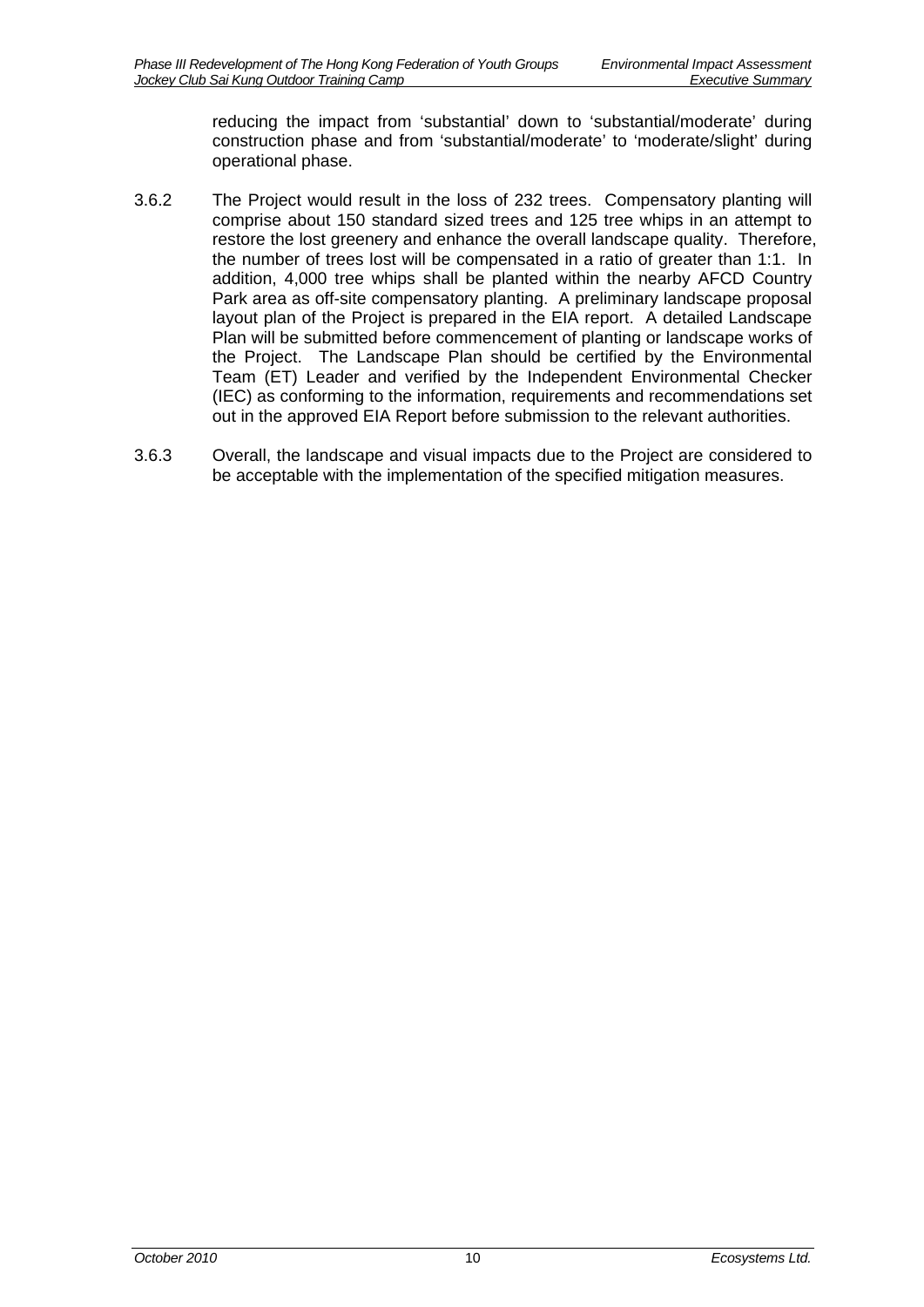#### <span id="page-11-0"></span>**3.7 Waste Management**

- 3.7.1 During construction phase, waste types generated by the construction activities are likely to include about  $54\text{m}^3$  site clearance waste, 2,000  $\text{m}^3$ C&D material (from minor excavation works), general refuse from the workforce, and minimal volume of chemical waste from the maintenance of construction plant and equipment during construction phase. It is estimated that about 100  $m^3$  excavated soils will be reused onsite (such as in green roof or planting area) and the remaining C&D materials will be delivered to Public Filling Reception Facilities for reuse. The estimated volume of C&D materials to be disposed at landfill is about 700  $m^3$ . Construction waste has been minimised through construction of minipiling foundation to minimise slope cutting. Trip ticket system would also be implemented to record the amount of wastes generated. Provided that these wastes are handled, transported and disposed of using approved methods and that the recommended good site practices are strictly followed, adverse environmental impacts is not expected.
- 3.7.2 Domestic waste produced from the Project during its operational phase, including refuse, screening and sludge, will be treated according to the existing disposal regime. Kitchen waste compost machine would also be installed for waste reduction. No adverse environmental impact is anticipated.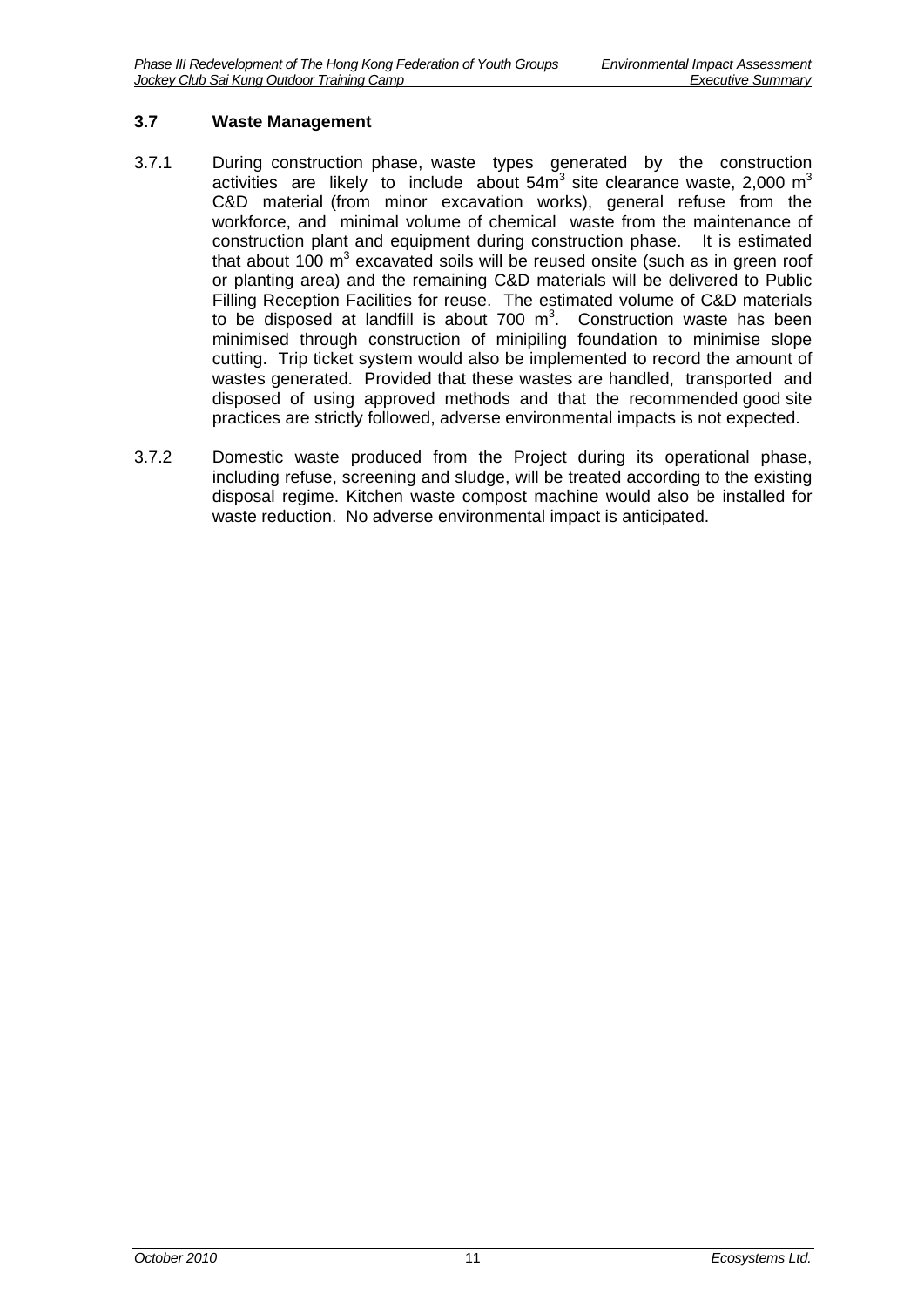#### <span id="page-12-0"></span>**4. ENVIRONMENTAL MONITORING AND AUDIT**

4.1.1 An environmental monitoring and audit (EM&A) programme will be implemented during the construction and operation of the Project to ensure compliance with environmental legislation and standards during Project implementation.

#### <span id="page-12-1"></span>**5. OVERALL CONCLUSION**

5.1.1 This EIA study has identified and assessed potential environmental impacts of the Project, in accordance with the EIA study brief and EIAO-TM guidelines. Overall, the EIA study has concluded that the Project would be environmentally acceptable, in compliance with environmental legislation and standards. With the implementation of environmental control measures during the construction and operation phases, there would be no adverse residual impacts from the Project. This will be checked by a comprehensive environmental monitoring and audit programme.